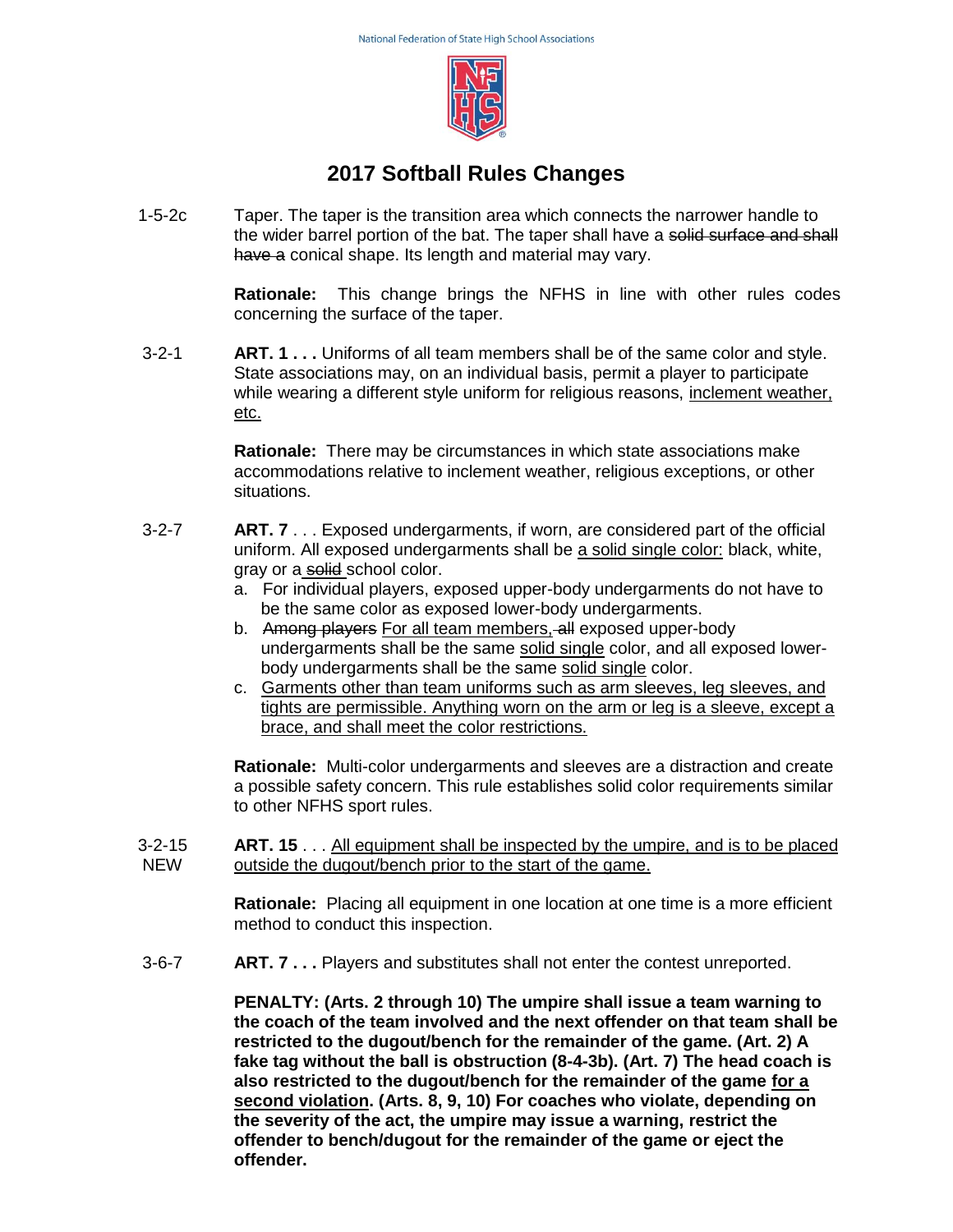**Rationale:** Language in the Article 7 penalty was not clear as to when the coach is restricted. This added statement makes it clear that the coach is only restricted on the second offense.

## **2017 Softball Editorial Changes**

6-2-2 **ART. 2 . . .** The pitcher shall not at any time during the game be allowed to use tape or any other substance on the ball or contact points of the pitching hand or fingers; nor shall any other player apply a foreign substance to the ball. A pitcher who licks her fingers shall wipe them off before bringing them in contact with the ball. Under the supervision and control of the umpire, powdered resin or any comparable drying agent may be used to dry the hand. It is not necessary to wipe off the drying agent before making contact with the ball. The pitcher shall not wear any item on the pitching hand, wrist, arm or thighs which the umpire judges to be distracting to the batter.

> **Rationale:** Confusion exists regarding whether drying agents must be removed from the hand before making contact with the ball. This language clarifies the rule.

7-4-8 NOTE **ART. 8 . . .** The batter hits the ball fair or foul while either foot is touching the ground completely outside the lines of the batter's box or while touching the plate.

> **NOTE:** A follow-through with the bat may carry one of the batter's feet entirely outside the box so it touches the ground as the ball is leaving the bat. It is customary for the umpire to ignore this if both feet were in legal position at the start of the swing and if it is not considered an attempt to circumvent the spirit of the rule.

**Rationale:** The note does not clarify the rule, and often creates confusion in the administration of the rule.

8-1-2 b. (F.P.) a pitched ball is entirely within the batter's box and it strikes the batter or her clothing. No attempt to avoid being hit by the pitch is required. However, the batter may not obviously try to get hit by the pitch. c. (F.P.) a pitched ball (not entirely in the batter's box) not swung at nor called a strike touches any part of the batter's person or clothing. It does not matter if the ball strikes the ground before hitting the batter. The batter's hands are not to be considered part of the bat.

> **Rationale:** Language that was originally inserted in 2013 was inadvertently omitted.